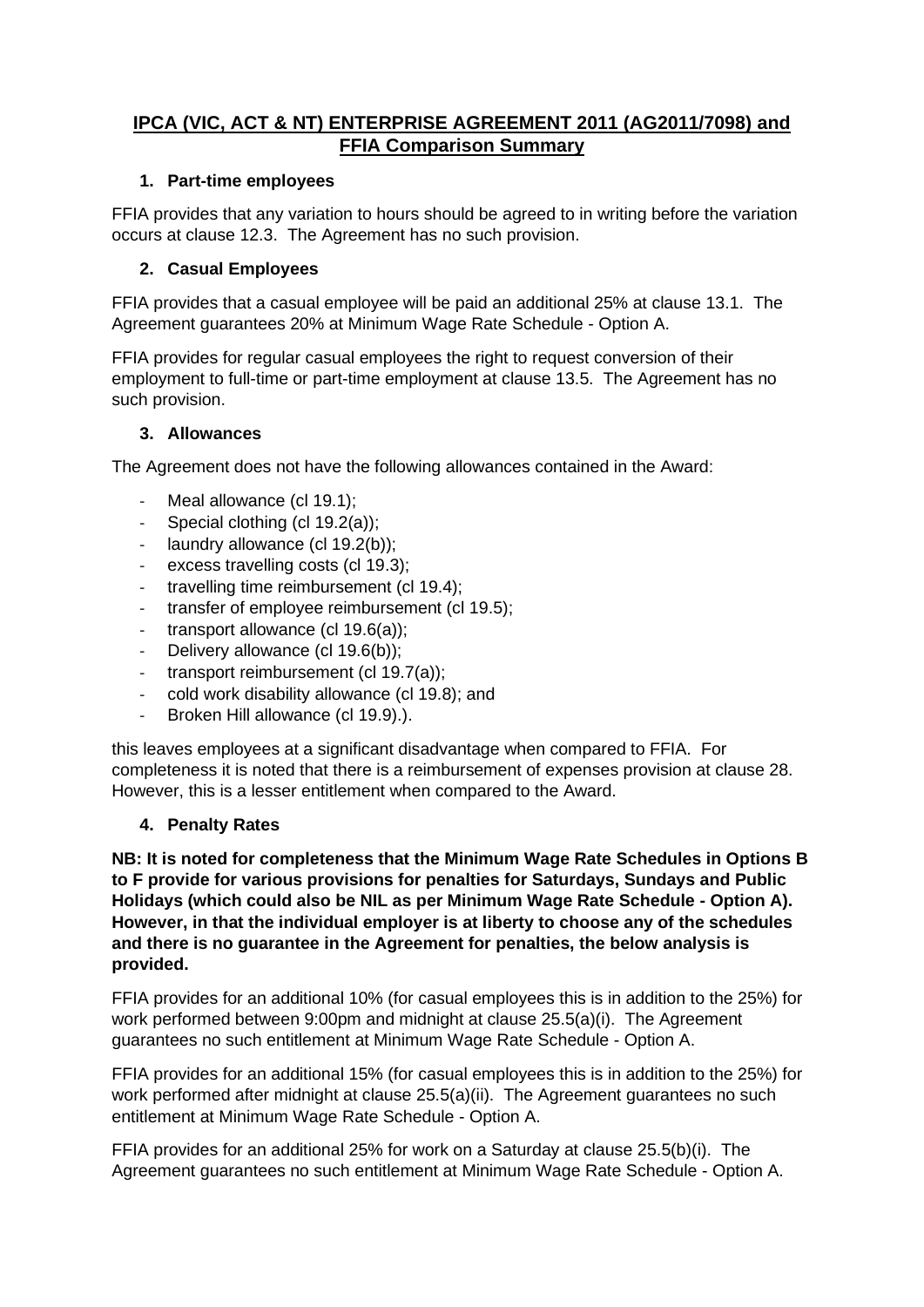FFIA provides for an additional 50% for work on a Saturday for casual employees, inclusive of the casual loading at clause 25.5(b)(ii). The Agreement guarantees no such entitlement at Minimum Wage Rate Schedule - Option A.

FFIA provides for an additional 25% for work on a Sunday at clause 25.5(c)(iii). The Agreement guarantees no such entitlement at Minimum Wage Rate Schedule - Option A.

FFIA provides for an additional 50% for work on a Sunday for casual employees, inclusive of the casual loading at clause 25.5(c)(iii). The Agreement guarantees no such entitlement at Minimum Wage Rate Schedule - Option A.

FFIA provides for a payment of 225% for work on a public holiday at clause 30.4. The Agreement guarantees no such entitlement at Minimum Wage Rate Schedule - Option A.

FFIA provides for a payment of 250% for work on a public holiday performed by a casual employee at clause 30.4. The Agreement guarantees no such entitlement at Minimum Wage Rate Schedule - Option A.

#### **5. Overtime**

FFIA provides for Overtime to be paid at the following rates:

#### *26.1 Rate of overtime*

*(a) The rate of overtime for full time and part-time employees shall be time and a half for the first two hours on any one day and at the rate of double time thereafter, except on a Sunday which shall be paid for at the rate of double time and on a Public Holiday which shall be paid for at the rate of double time and a half. (b) The rate of overtime for casual employees shall be 175% of the ordinary hourly rate of pay for the first two hours on any one day and 225% of the ordinary hourly rate of pay thereafter, except on a Sunday which shall be 225% of the ordinary hourly rate of pay and 275% on a Public Holiday (inclusive of the casual loading).*

The Agreement does not provide for the Public Holiday overtime penalty at clause 18.

#### **6. Superannuation**

FFIA provides for superannuation to be paid on absence from work as follows:

*21.5 Absence from work*

*Subject to the governing rules of the relevant superannuation fund, the employer must also make the superannuation contributions provided for in clause 21.2 and pay the amount authorised under clauses 21.3(a) or (b):*

*(a) Paid leave—while the employee is on any paid leave.*

*(b) Work-related injury or illness—For the period of absence from work (subject to a maximum of 52 weeks) of the employee due to work-related injury or work-related illness provided that:*

*(i) the employee is receiving workers compensation payments or is receiving regular payments directly from the employer in accordance with statutory requirements; and*

*(ii) the employee remains employed by the employer.*

The Agreement has no such provision at clause 27.

#### **7. Annual Leave**

FFIA provides for paid annual leave for full-time and part-time employees together with a 17.5% annual leave loading or the relevant weekend penalty rates, whichever is greater but